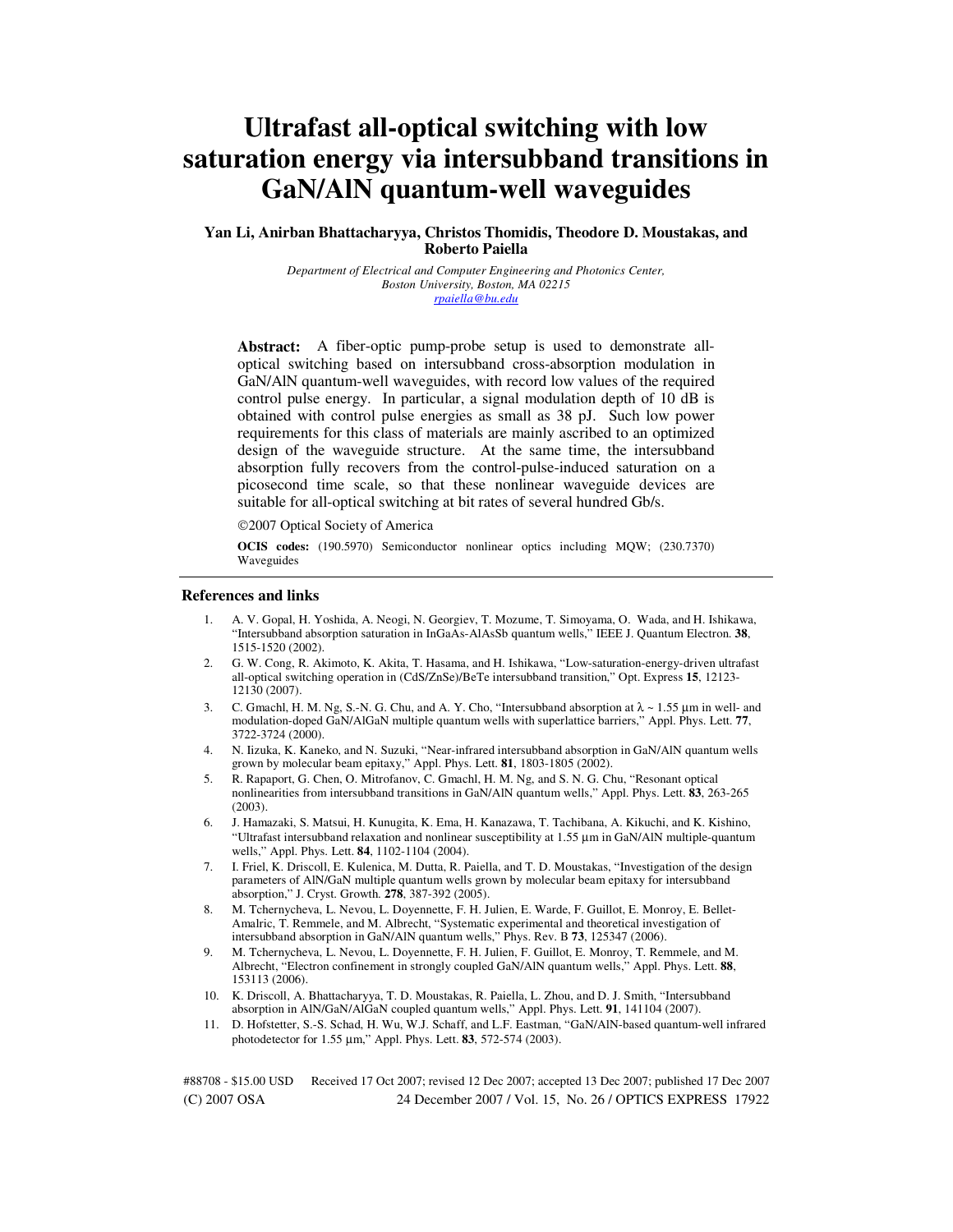- 12. E. Baumann, F.R. Giorgetta, D. Hofstetter, S. Leconte, F. Guillot, E. Bellet-Amalric, and E. Monroy, "Electrically adjustable intersubband absorption of a GaN/AlN superlattice grown on a transistorlike structure," Appl. Phys. Lett. **89**, 101121 (2006).
- 13. L. Nevou, F. H. Julien, R. Colombelli, F. Guillot, and E. Monroy, "Room-temperature intersubband emission of GaN/AlN quantum wells at  $\lambda$ =2.3  $\mu$ m," Electron. Lett. **42**, 1308-1309 (2006).
- 14. N. Iizuka, K. Kaneko, and N. Suzuki, "All-optical switch utilizing intersubband transition in GaN quantum wells," IEEE J. Quantum Electron. **42**, 765-771 (2006).
- 15. Y. Li, A. Bhattacharyya, C. Thomidis, T. D. Moustakas, and R. Paiella, "Nonlinear optical waveguides based on near-infrared intersubband transitions in GaN/AlN quantum wells," Opt. Express **15**, 5860-5865 (2007).
- 16. http://www.rsoftdesign.com/products/component\_design/BeamPROP/
- 17. R. Hui, S. Taherion, Y. Wan, J. Li, S. X. Jin, J. Y. Lin, and H. X. Jiang, "GaN-based waveguide devices for long-wavelength optical communications," Appl. Phys. Lett. **82**, 1326-1328 (2003).
- 18. B. E. A. Saleh and M. C. Teich, *Fundamentals of Photonics* (Wiley, 2007), Chap. 14.
- 19. Y. Li and R. Paiella, "Intersubband all-optical switching based on Coulomb-induced optical nonlinearities in GaN/AlGaN coupled quantum wells," Semicond. Sci. Technol. **21**, 1105-1110 (2006).
- 20. G. Sun, J. B. Khurgin, and R. A. Soref, "Nonlinear all-optical GaN/AlGaN multi-quantum-well devices for 100 Gb/s applications at λ = 1.55 µm," Appl. Phys. Lett. **87**, 201108 (2005).

## **1. Introduction**

Ultrafast all-optical modulators and switches capable of operation at data rates of several hundred Gb/s are expected to play a key role in next-generation fiber-optic communication networks, to enable the implementation of basic signal processing functions directly in the optical domain. A promising technology for these applications is that of near-infrared intersubband (ISB) transitions in semiconductor quantum wells (QWs), which provide ultrafast relaxation lifetimes, large optical nonlinearities, and suitability to monolithic integration. QW systems with sufficiently large conduction-band offsets to accommodate ISB transitions at fiber-optic communications wavelengths (down to at least  $1.55 \mu m$ ) include InGaAs/AlAsSb [1], (CdS/ZnSe)/BeTe [2], and GaN/Al(Ga)N QWs [3-15].

 The latter system in particular has been the subject of extensive research for ISB device development in the past few years. Desirable features of III-nitride semiconductors in this context include especially fast ISB relaxation lifetimes due to the highly polar nature of (Al)(Ga)N, particularly large conduction-band offsets allowing for ISB transitions at record short wavelengths, and very wide bandgaps precluding interband two-photon absorption of near-infrared light. Recently, ISB absorption has been measured in various GaN/Al(Ga)N isolated [3-8] and coupled [9, 10] QW systems, followed by the initial demonstration of basic device functionalities such as photodetection [11], electroabsorption modulation [12], and optically pumped light emission [13]. All-optical switching based on ISB cross-absorption saturation in ridge-waveguide devices has also been demonstrated [14], with the expected ultrafast recovery times. At the same time, however, relative large values of the required switching energy were reported in these experiments, e.g. control pulses with energy well in excess of 100 pJ were needed to produce a 10-dB modulation depth of the signal transmission.

 In a recent paper we have introduced an optimized GaN/AlN QW waveguide design exhibiting strong ISB self-absorption saturation at record low input power levels, as determined from waveguide transmission measurements with a single (pulsed) input wave [15]. Here we use similar devices in a pump-probe configuration to demonstrate ultrafast ISB all-optical switching with pulse energies as low as 38 pJ for 10-dB modulation depth. These results strongly substantiate the promise of ISB transitions in III-nitride QWs for the development of practical high-performance switching devices for future fiber-optic communication networks.

#### **2. Waveguide design, growth, fabrication, and loss measurements**

A schematic cross-section of the devices used in this work is shown in Fig. 1(a). The multiple-QW active layer consists of 30 repetitions of 18-Å-thick GaN wells and 40-Å-thick AlN barriers, sandwiched between a 1.5-µm-thick AlN lower cladding layer and a 0.6-µmthick GaN cap layer. This material was grown by RF plasma-assisted molecular beam epitaxy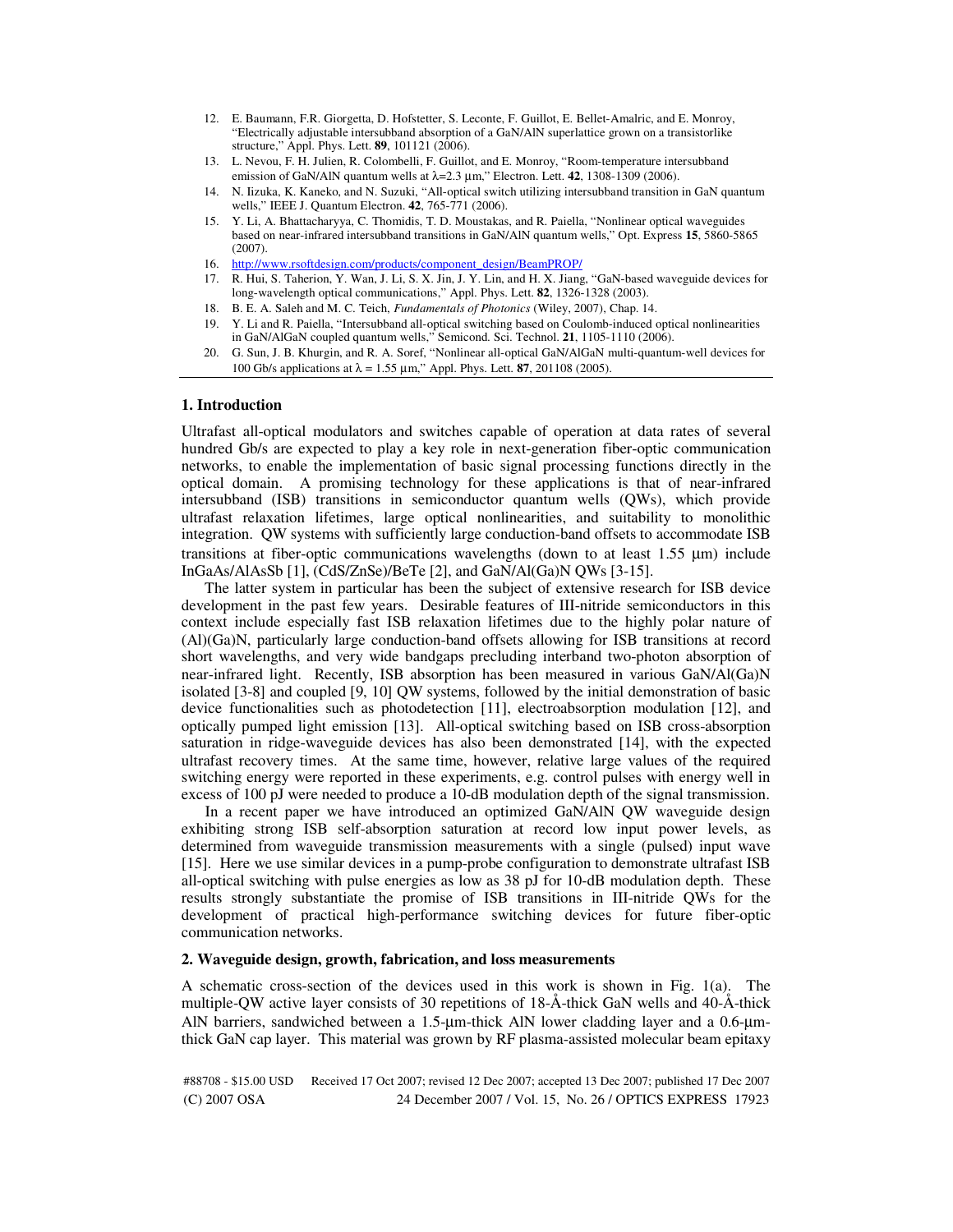(MBE) on a c-plane sapphire substrate, as described in more detail in Ref. [15]. All GaN wells were uniformly doped n-type with Si at a nominal level of  $4x10^{19}$  cm<sup>-3</sup>, in order to populate the ground-state subbands with a large density of electrons.

 Ridges of different widths extending through the entire thickness of the GaN cap were then fabricated by inductively-coupled-plasma etching in a chlorine-based chemistry. Bars containing several waveguides were finally separated after scribing through the backside. The resulting devices display sufficiently high-quality facets for optical testing, although a certain amount of misalignment and in some cases roughness are introduced during bar separation due to the lack of common cleavage planes between c-plane sapphire and nitride epitaxial films. To improve the coupling efficiency, a mechanical polishing procedure based on fine diamond powder was also used to smoothen and align the bar facets.

 In the waveguide geometry of Fig. 1(a), the optical modes are primarily confined in the higher-index GaN cap layer and in the QWs, while they decay evanescently into the lowerindex AlN cladding; to illustrate, a color map of the fundamental TM mode is also shown in the figure. As a result, these modes have negligibly small amplitude at the sapphiresemiconductor interface, where a high density of material structural defects exists which can cause significant optical propagation losses. At the same time, the 0.6-µm thickness of the cap layer (roughly equal to the wavelength of 1.55-µm light in GaN) was selected so as to maximize the overlap factor between the guided modes and the QW active layer. The low transmission-loss saturation power measured in these devices compared to previously reported waveguide structures [14] is largely attributed to these design prescriptions [15].



Fig. 1. (a). Schematic cross-section of the GaN/AlN waveguide structure used in this work, and color map of the intensity profile of its fundamental TM mode at 1.55 µm (computed using commercial software based on the beam propagation method [16]). The refractive index values used in this simulation are 1.746 for sapphire, 2.335 for GaN, and 2.031 for AlN [17]. (b) Measured ISB absorption spectrum of the QW active material.

 The overall waveguide transmission losses include input and output coupling losses, nonsaturable propagation losses due, e.g., to material defects and sidewall roughness, and (for TM-polarized light) saturable losses due to ISB absorption. These mechanisms for the waveguide structure of Fig. 1(a) were studied in detail in Ref. [15]. In particular, the multiple-QW active layer was found to provide a pronounced ISB absorption peak centered at 786 meV (1.58 µm) with full width at half maximum of about 97 meV. This absorption spectrum, as measured via Fourier transform infrared (FTIR) spectroscopy, is shown in Fig. 1(b). The resulting waveguide ISB absorption losses at 1.55 µm amount to about 24 dB/mm in the fully non-saturated regime (i.e. for input power levels well below the ISB absorption saturation power).

 Additionally, non-saturable TE (TM) propagation losses of about 2 (4) dB/mm and coupling losses of about 6 dB/facet were measured via the cutback method [15], using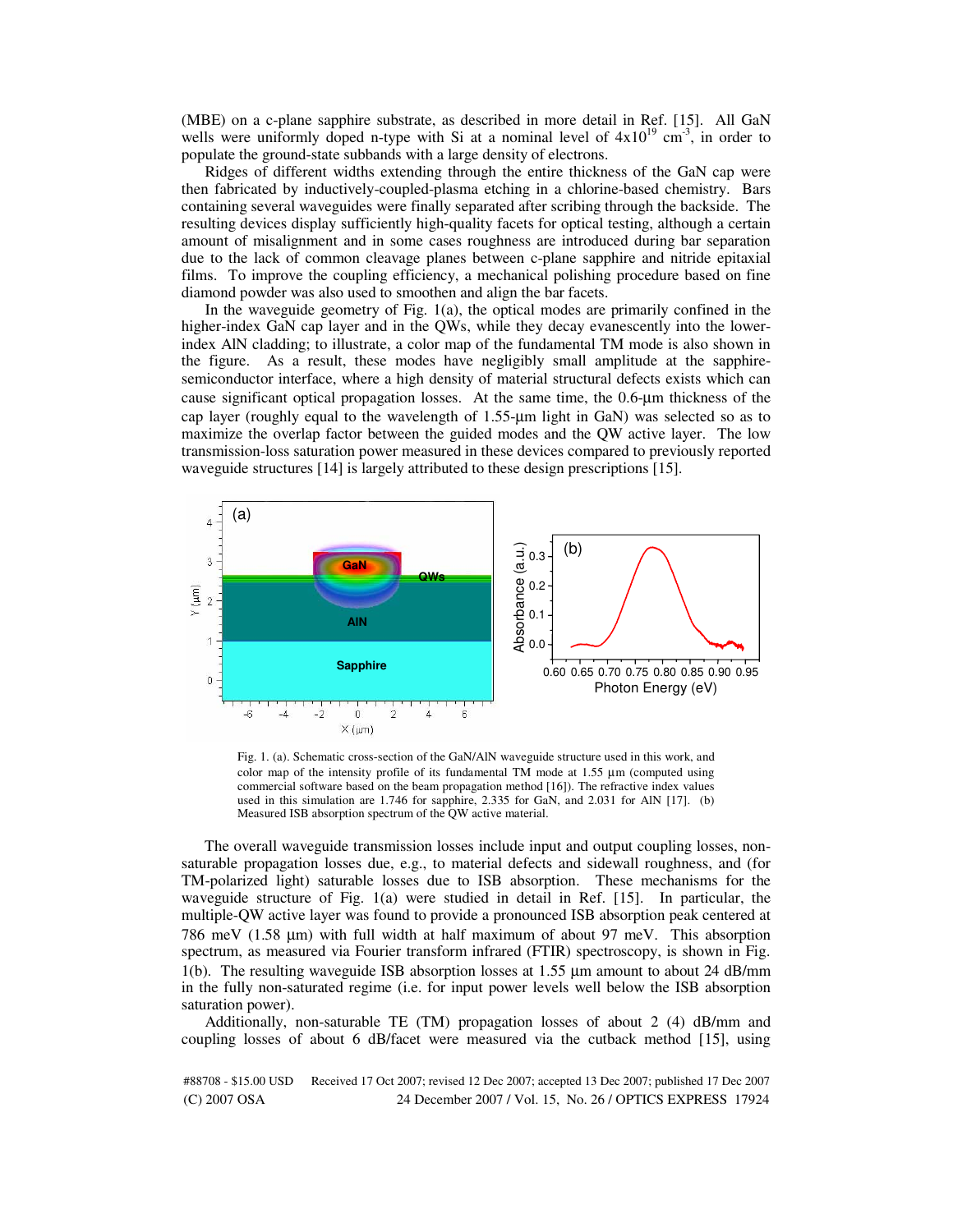waveguides based on the geometry of Fig. 1(a) but with QWs providing negligible ISB absorption near 1.55 µm. The 2 dB/mm difference between the measured non-saturable TM and TE losses may be ascribed to edge dislocations parallel to the growth axis. These line defects introduce acceptor centers where electrons can be captured, and therefore can effectively act as a wire-grid polarizer [14]. A particularly large density of such structural defects exists within the first few tens of nm of nitride epitaxial material near the sapphire substrate, which explains the importance of spatially separating the guided modes from this region. Additional improvements in the material quality leading to lower dislocation densities in the QWs may help to further reduce these non-saturable polarization-dependent losses.

## **3. All-optical switching results and discussion**

The measurement setup used in this work is shown schematically in Fig. 2. The light source is a passively mode-locked Er-doped fiber laser with 20-MHz repetition rate, peak power of a few hundred Watts, and pulse width of a few hundred femtoseconds depending on the pumping conditions. The laser module provides two fiber-coupled output ports, a high-power port used for the control (pump) wave and a low-power port used for the signal (probe) wave. The two waves are combined with a variable beam splitter/combiner based on free-space polarization optics, and then coupled in and out of the waveguides using tapered fibers placed on 5-axis nanopositioning flexure stages. To demonstrate all-optical switching of the signal by the control wave, the signal transmittance through the waveguide is measured as a function of the signal-control delay time. To that purpose, the signal pulses are passed through a variable delay line with a mechanical chopper running at about 2 kHz inserted in their optical path. The detector photocurrent measured at the waveguide output as a function of the signalcontrol delay time is then fed into a lock-in amplifier synchronized with the chopper, so as to isolate the signal power from that of the control wave.



Fig. 2. Pump-probe measurement setup used in this work.

 It should be noted that the entire optical circuit used in these measurements is fiber-based. All fiber patch-cords on the input side are polarization maintaining, which allows controlling the polarization of the input waves as required by the selection rules of ISB transitions (i.e. only TM-polarized light is coupled to these transitions). In addition, with the exception of the tapered fiber they are also dispersion shifted so as to avoid excessive broadening of the optical pulses. The temporal width of the control and signal pulses launched into the waveguides is approximately 160 fs, as measured by two-photon-absorption autocorrelation after an identical fiber span.

 Shown in Fig. 3(a) is the measured signal transmittance versus signal-control delay time, for different values of the control pulse energy (measured before coupling into the waveguide). In each case the signal pulse energy is smaller than that of the control wave by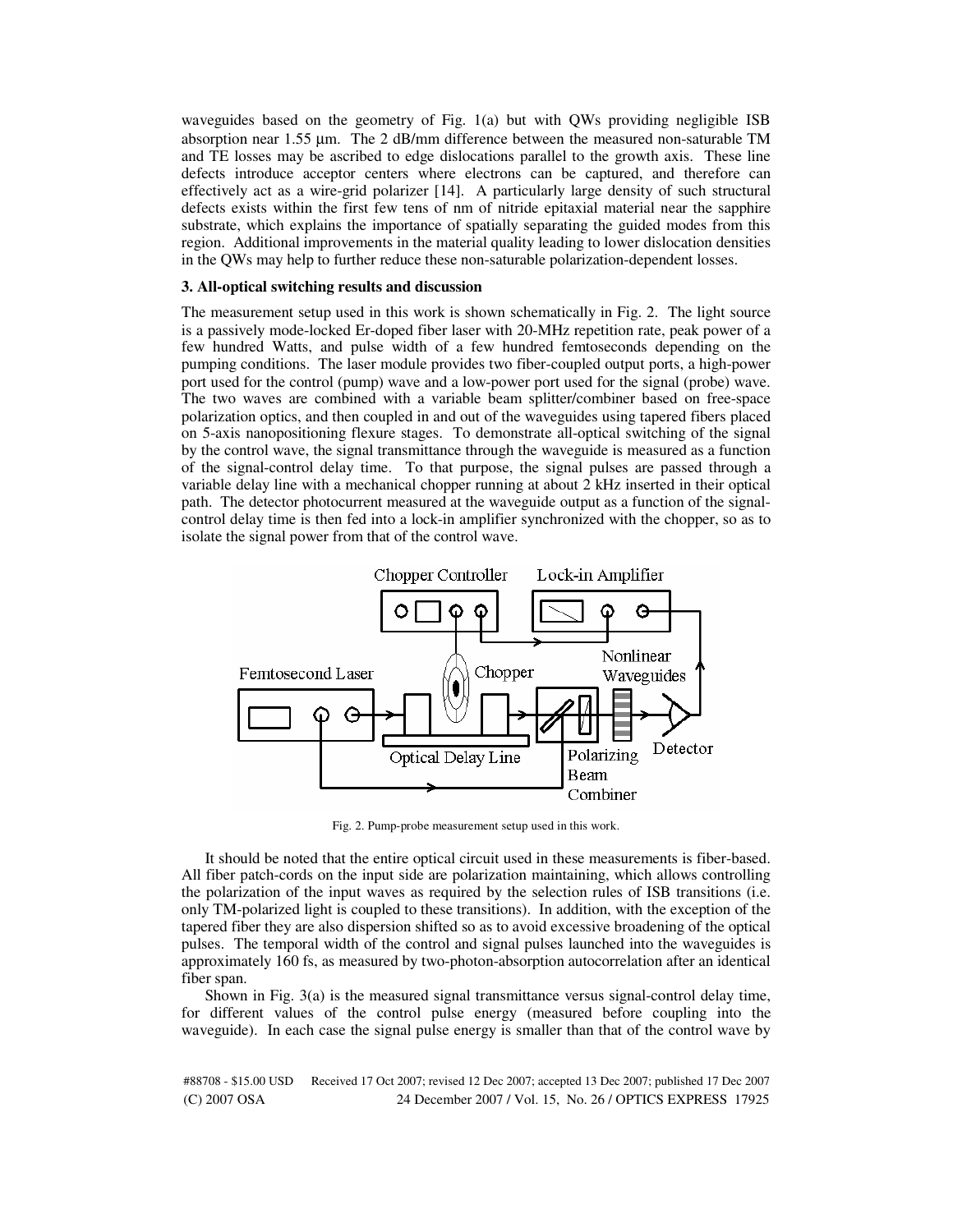about three orders of magnitude. The waveguide used in these measurements is 1-mm long and 3-um wide; the input pulses are TM polarized, and their spectra are centered at 1550 nm. As clearly illustrated in this figure, when the two input waves are properly synchronized to each other the signal transmittance through the waveguide is very effectively increased by the control pulses via ISB cross-absorption saturation. The resulting signal modulation depth is plotted versus control pulse energy in Fig. 3(b). The switching energy required for 10-dB modulation is about 38 pJ; this value and more in general the data of Fig. 3(b) represent an improvement by a factor of about 4 relative to the best previously reported results in the area of all-optical switching with III-nitride QWs [14]. No modulation of the signal transmittance by the control pulses was obtained when either wave was TE polarized, which confirms the ISB origin of the observed all-optical gating.



Fig. 3. (a). Transmittance of the signal pulses through a 3-µm-wide, 1-mm-long waveguide versus signal-control delay time, for different values of the control pulse energy. (b) Signal modulation depth (i.e. maximum control-pulse-induced increase in the signal transmittance relative to the fully non-saturated case) versus control pulse energy, as determined from the traces of (a).

 Using the known waveguide parameters and a simple model of light propagation in the presence of homogeneously-broadened saturable absorption [18], the measured 10-dB switching input power of  $(38 \text{ pJ})/(160 \text{ fs})$  was found to correspond to a material ISBabsorption saturation intensity  $I_{sat}$  of  $\sim 9.6 \text{ W/}\mu\text{m}^2$ . This is in reasonable agreement with the value computed in Ref. [19] for similar GaN/AlN QWs  $(3.9 \text{ W/µm}^2)$ , with the difference possibly arising from the presence of inhomogeneous broadening in the absorption spectrum and/or pulse broadening due to dispersion in the waveguide. These values (both experimental and theoretical) correspond to an ISB absorption linewidth  $\Delta v$  of about 100 meV, and can be decreased by improving the material quality to reduce both Δν and the degree of inhomogeneous broadening.

 The temporal widths of the traces of Fig. 3(a) are in the range 1.57-1.72 ps (full width at half maximum). These values are affected by a certain degree of timing jitter present in the measurements (ascribed to the laser source), which is also reflected in the shape of the pumpprobe traces. Due to this jitter, we cannot infer from the data of Fig. 3(a) the exact value of the ISB absorption relaxation lifetime, which is expected to be in the range of several hundred femtoseconds [5-6]. In any case, the results of our measurements already clearly indicate the suitability of these nonlinear waveguide devices for all-optical gating with switching windows of only a few picoseconds, i.e. at bit rates of several hundred Gb/s.

## **4. Summary**

In conclusion, we have used an all-fiber pump-probe setup to demonstrate all-optical switching at 1.55 µm in GaN/AlN QW waveguides, with record low values of the required